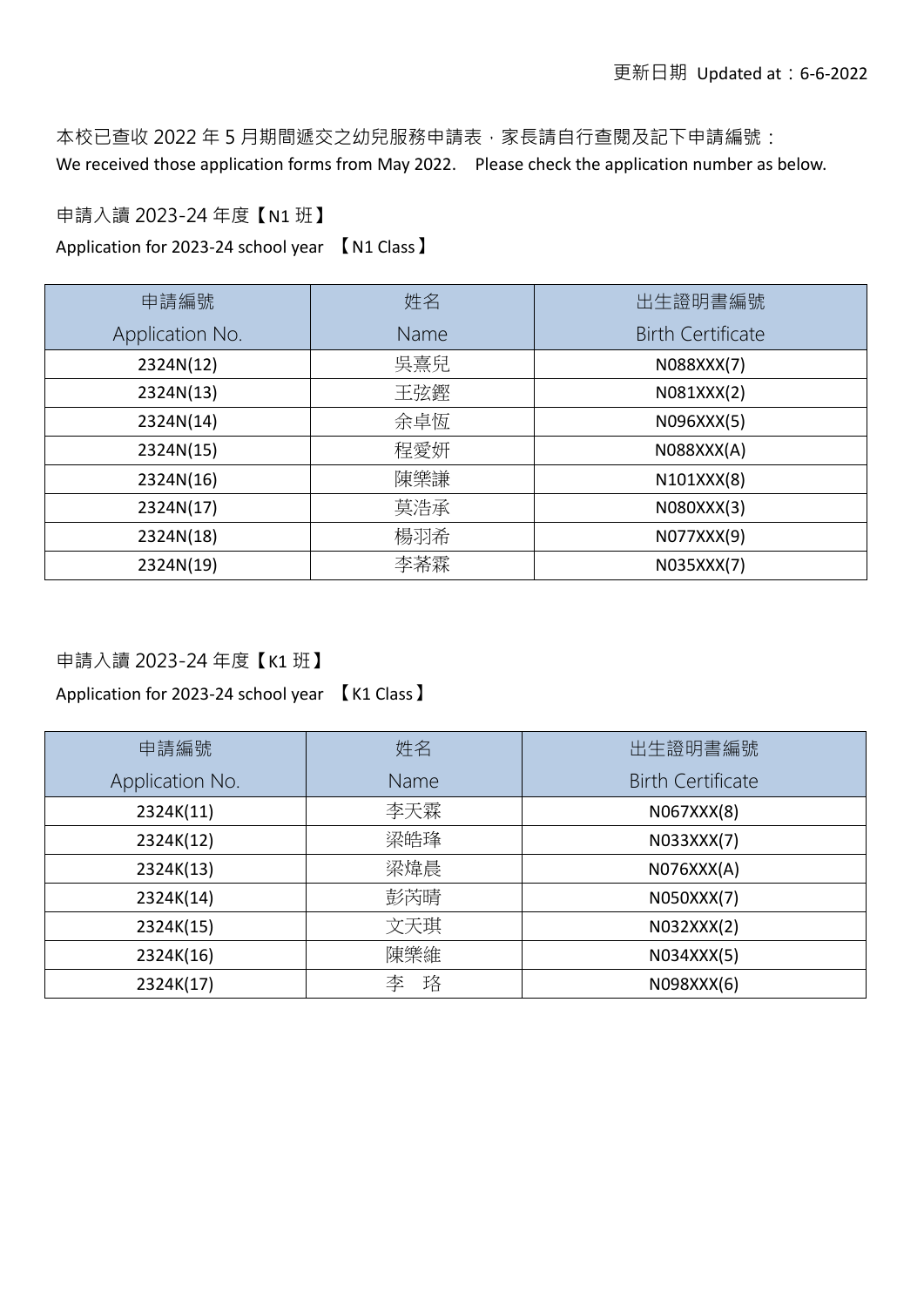本校已查收 2022 年 4 月期間遞交之幼兒服務申請表,家長請自行查閱及記下申請編號: We received those application forms from April 2022. Please check the application number as below.

申請入讀 2023-24 年度**【**N1 班**】**

Application for 2023-24 school year 【N1 Class】

| 申請編號            | 姓名   | 出生證明書編號                  |
|-----------------|------|--------------------------|
| Application No. | Name | <b>Birth Certificate</b> |
| 2324N(10)       | 戴天譽  | N099XXX(7)               |
| 2324N(11)       | 陳宥伽  | N035XXX(5)               |

#### 申請入讀 2023-24 年度**【**K1 班**】**

| 申請編號            | 姓名   | 出生證明書編號                  |
|-----------------|------|--------------------------|
| Application No. | Name | <b>Birth Certificate</b> |
| 2324K(10)       | 楊瀚程  | N035XXX(5)               |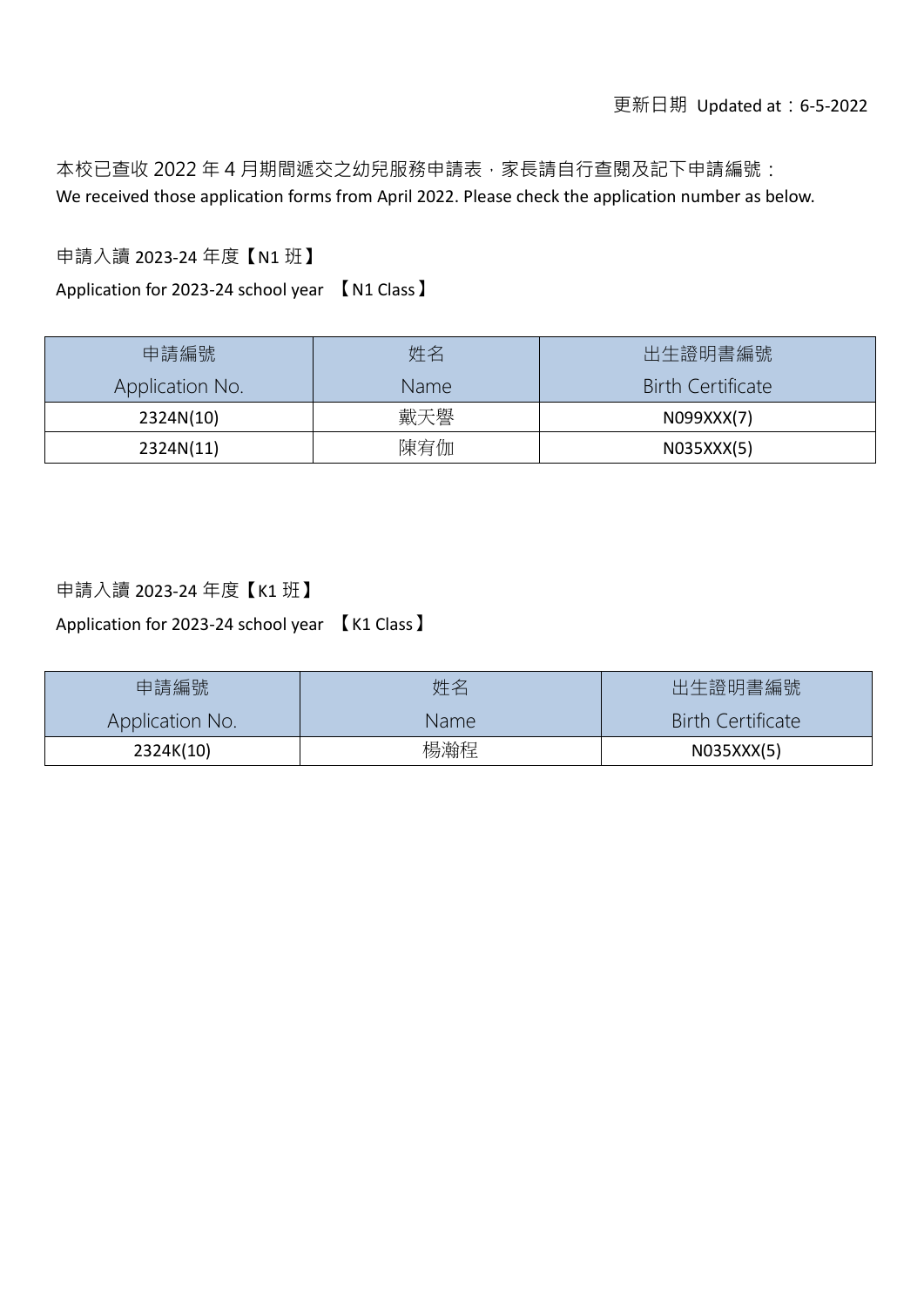本校已查收 2022 年 2 及 3 月期間遞交之幼兒服務申請表,請自行查閱申請編號。

We received those application forms between February and March 2022. Please check the application number as below.

申請入讀 2023-24 年度【N1 班】

Application for 2023-24 school year 【N1 Class】

| 申請編號            | 姓名   | 出生證明書編號                  |
|-----------------|------|--------------------------|
| Application No. | Name | <b>Birth Certificate</b> |
| 2324N(4)        | 陳心柔  | N080XXX(7)               |
| 2324N(5)        | 溫梓瑩  | N098XXX(1)               |
| 2324N(6)        | 阮昀琳  | N080XXX(8)               |
| 2324N(7)        | 阮迪衡  | N080XXX(6)               |
| 2324N(8)        | 溫芷穎  | N080XXX(7)               |
| 2324N(9)        | 溫建庭  | N080XXX(0)               |

申請入讀 2023-24 年度**【**K1 班**】**

| 申請編號            | 姓名          | 出生證明書編號                  |
|-----------------|-------------|--------------------------|
| Application No. | <b>Name</b> | <b>Birth Certificate</b> |
| 2324K(8)        | 蔡名傑         | N043XXX(8)               |
| 2324K(9)        | 鄧祖堯         | N073XXX(6)               |